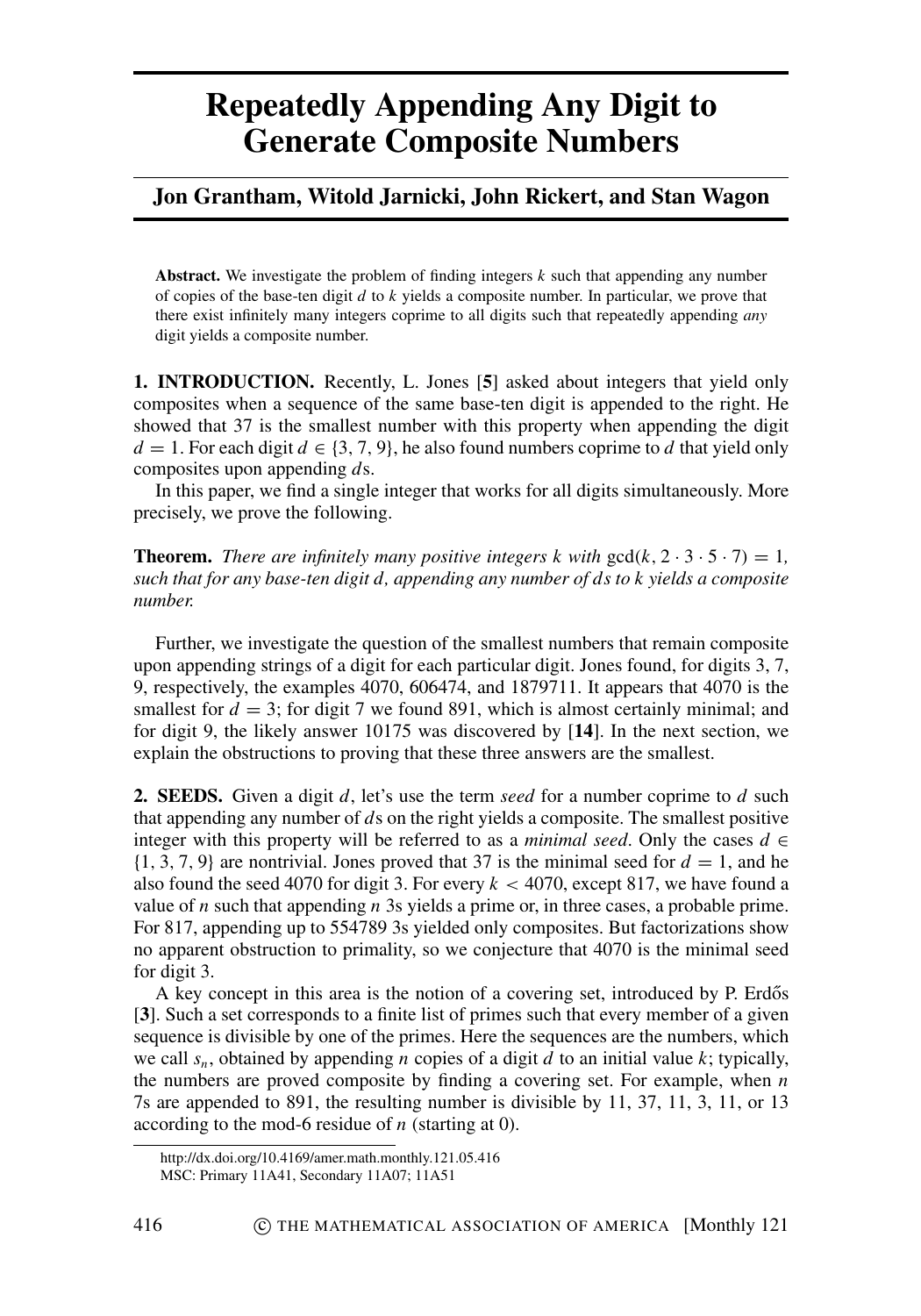To see this, observe that  $s_n$  is given by the formula

$$
s_n = k \cdot 10^n + \frac{d(10^n - 1)}{9}.
$$

Because  $10^6 \equiv 1$  modulo each of the four primes, easy modular arithmetic shows that  $s_{6m+i} \equiv 0 \pmod{p}$  for the cases  $p = 11, 13$ , and 37, where *i*, depending on *p*, is 0, 2, 4, 5, or 1. The same is true for  $i = 3$ , the case where  $p = 3$ , because  $10^{6m+3} - 1$  is divisible by 27, thus eliminating the denominator of 9 in these cases. This proves that 891 is a seed for digit 7.

When a sequence of primes ( $p_0, p_1, \ldots, p_{r-1}$ ) divides the corresponding sequence of terms *s<sup>n</sup>* for a digit *d* and seed *k*, we say that the primes form a *prime cover* for (*k*, *d*). For example, (11, 37, 11, 3, 11, 13) is a prime cover for (891, 7).

We have shown that 891 is a minimal seed for digit 7, under the assumption that appending 11330 7s to 480, and 28895 7s to 851 yields primes. Each of these two large numbers has passed 200 strong pseudoprime tests. For all other potential seeds below 891, we have found primes that can be certified using elliptic curve methods with *Mathematica* or *Primo* [**[9](#page-5-3)**]. We used *Primo* on the largest cases; the largest was 9777 . . . 7 with 2904 7s, which took 45 hours.

The digit-9 case asks for an integer *k* such that  $(k + 1)10<sup>n</sup> - 1$  is always composite; it is thus a variation on the classic Riesel problem [**[7,](#page-5-4) [11,](#page-5-5) [12,](#page-5-6) [13](#page-5-7)**], which addresses the same question in base 2. For that classic case, it is known that 509202 is a seed, meaning that  $509203 \cdot 2^n - 1$  is composite for  $n \ge 0$ . Participants in the Riesel project have also investigated the decimal case, and showed [**[14](#page-5-1)**] that the expected minimal seed for digit 9 is 10175. To see that this is a seed, we again consider the number of appended digits modulo 6 and find a prime cover: in this case (11, 7, 11, 37, 11, 13). Of the numbers smaller than 10175, only 4420 has not been eliminated as a seed. The Riesel project [**[12,](#page-5-6) [13](#page-5-7)**] has checked it through the addition of 940000 9s without finding a prime. In this case, primality proving for a probable prime is easy using the Lucas  $n + 1$  test [[2](#page-5-8)].

Coverings are not the only tool in these investigations, since sometimes factorizations yield all the compositeness that is sought. Consider the situation with digit 1 but working in base  $b = m^2$  with *m* odd. The minimal seed in all such cases is 1 because, for *n* appended 1s to the seed 1, with *n* even, the factorization

$$
111 \dots 11_b = \frac{b^{n+1} - 1}{b - 1} = \left(\frac{m^{n+1} - 1}{m - 1}\right) \left(\frac{m^{n+1} + 1}{m + 1}\right)
$$

yields integer factors, and so the result is composite. When *n* is odd, the total number of 1s is even, so compositeness is clear. Similar factorization methods show that the minimal seed for digit 1 in base 4 is 5, for digit 3 in base 4 is 8, and for digit 8 in base 9 is 3.

**3. A PANDIGITAL SEED.** It is not hard to find an integer that remains composite when any sequence of the form  $ddd \dots d$  is appended on the right, where  $d$  is any decimal digit. We leave it as an exercise to show that 6930 does the job; only the case *d* = 1 requires a prime cover, and the one used in  $\S$ 2 for 891–(11, 37, 11, 3, 11, 13)– works. Some prime searching shows that 6930 is the smallest such example (the most difficult candidate to eliminate was 6069; 1525 1s yielded a prime).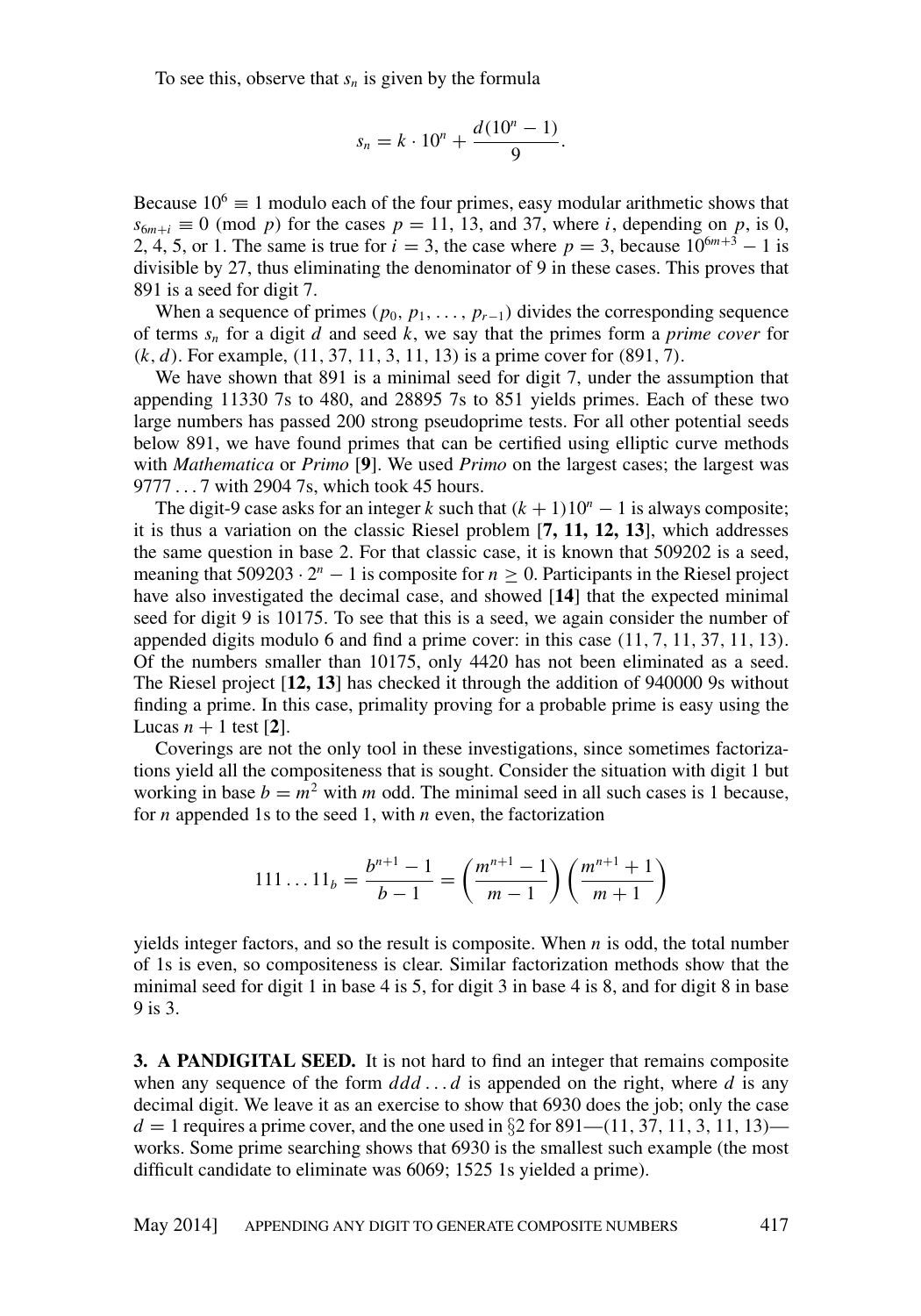A more natural problem in our context is to consider only the digits 1, 3, 7, 9, and ask for an integer *k* that is a seed for each of these four digits (thus *k* is coprime to 3 and 7). We call such a positive integer *k* a *pandigital seed*.

For a prime *p* coprime to 10, we use the term *period* of *p* to mean the smallest positive integer *r* so that, for all *n*,  $s_{n+r} \equiv s_n \pmod{p}$ . The period of 3 is 3, while for other primes it is simply the order of 10 modulo *p*. If the period of a prime *p* is small, then  $p$  may divide a large proportion of the terms of the sequence  $s_n$ . In particular, if the period is *r*, then either every *r*th term of  $\{s_n\}$  is divisible by *p* or no terms of the sequence are divisible by *p*.

## **Theorem.** *A pandigital seed exists. An example is* 4942768284976776320*.*

*Proof.* A proof requires only checking that particular covers work, but we outline the method by which the large seed and corresponding prime covers were found. We find, for each digit, a prime cover so that the congruence conditions on *k* arising from the four covers do not contradict each other. This method of coherent prime covers was used in [[1,](#page-5-9) [4,](#page-5-10) [8](#page-5-11)] to find infinitely many values *k* so that both  $k2^n + 1$  and  $k2^n - 1$  are composite for all  $n$ , and solve related problems. To find such covers, we first need to analyze the condition that a term in the sequence  $\{s_n\}$  is divisible by a given prime p.

If we assume that  $p \notin \{2, 3, 5\}$ , then  $s_n \equiv 0 \pmod{p}$  if and only if *p* divides

$$
9k \cdot 10^n + d(10^n - 1),
$$

which is equivalent to

$$
k \equiv 9^{-1}d(10^{-n} - 1) \pmod{p}.
$$
 (1)

If  $p = 3$ , then we instead have the condition

$$
s_n \equiv k + d \frac{10^n - 1}{9} \equiv 0 \pmod{3},
$$

which, because  $(10^n - 1)/9 \equiv n \pmod{3}$ , reduces to  $k \equiv 2dn \pmod{3}$ . It is useful to observe that when *n* is even then  $10^n \equiv 1 \pmod{11}$ , so that in this case  $s_n$  is congruent modulo 11 to the seed itself. Therefore, the condition  $k \equiv 0 \pmod{11}$  makes 11 a factor of  $s_n$  whenever *n* is even. Hence we may focus on forcing composites for odd values of *n*.

Since the period of  $p = 37$  is 3, we consider this prime next. When the number of appended digits is  $n = 6i + 3$ , equation (1) gives

$$
k \equiv 10^{-(6i+3)} - 1 = (10^{-6})^i \cdot 10^{-3} - 1 \equiv 0 \pmod{37}.
$$

Application of (1) to other values of *n* shows that 37 divides  $s_n$  for  $n \equiv 0, 1, 2 \pmod{3}$ provided  $k \equiv 0$ , 11*d*, 10*d* (mod 37), respectively. If  $k \equiv 0$  (mod 37), then 37 may be used as a prime divisor no matter which digit is appended. Therefore, we can assume  $k \equiv 0 \pmod{37}$ , and so we have that  $s_n$  is divisible by 11 when  $n \equiv 0, 2,$  or 4 (mod 6) and by 37 when  $n \equiv 0$  or 3 (mod 6). This leaves only the eight cases  $n \equiv 1$  or 5 (mod 6) with digits 1, 3, 7, and 9 to be taken care of by other primes, as shown in Table [1.](#page-3-0)

To find divisors of  $s_n$  for  $n \equiv 1$  or 5 (mod 6), we note that the primes 7 and 13 have period 6. Solving congruence (1) leads to the conditions listed in Table [2.](#page-3-1) These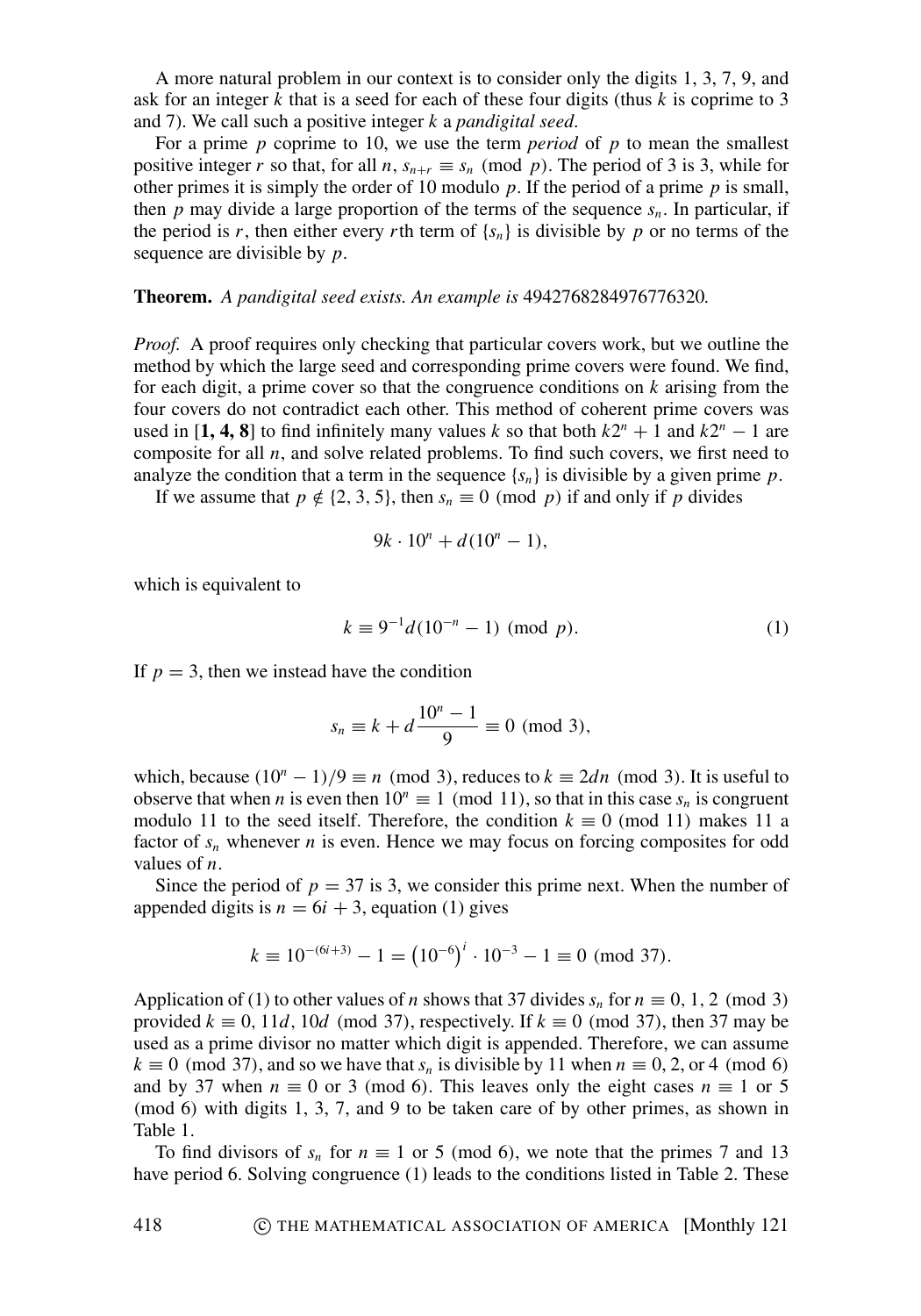|       |    |   | $n \pmod{6}$ |    |    |                    |
|-------|----|---|--------------|----|----|--------------------|
| digit | 0  |   | 2            | 3  | 4  | 5                  |
|       | 11 | ? | 11           | 37 | 11 | $\overline{\cdot}$ |
| 3     | 11 | ? | 11           | 37 | 11 | $\overline{\cdot}$ |
|       | 11 | ? | 11           | 37 | 11 | $\overline{\cdot}$ |
| 9     | 11 | ? | 11           | 37 | 11 | ?                  |

<span id="page-3-0"></span>**Table 1.** Divisors of *s<sup>n</sup>* for digit *d* using primes 11 and 37 with a seed that satisfies  $k \equiv 0 \pmod{11 \cdot 37}$ .

show that if  $k \equiv 2 \pmod{7}$ , then two of the eight cases are divisible by 7: the digit 1 with  $n \equiv 1 \pmod{6}$  and digit 9 with  $n \equiv 5 \pmod{6}$  cases. Similarly, any of  $k \equiv 1$ , 3, or 9 (mod 13) provides divisibility for two of the cases. Each of these cases is then combined with a set of additional primes that contains 3, 101, 41, 271, 73, and 137, all of which have period 8 or less. Finally, a computer search found a list of primes that handles all cases.

<span id="page-3-1"></span>**Table 2.** Conditions on *k* to guarantee that 7 or 13 divides the number obtained by appending a digit string to *k*.

|           | $n \equiv 1 \pmod{6}$           | $n \equiv 5 \pmod{6}$ | $n \equiv 1 \pmod{6}$   | $n \equiv 5 \pmod{6}$  |
|-----------|---------------------------------|-----------------------|-------------------------|------------------------|
| digit 1   | $\parallel k \equiv 2 \pmod{7}$ | $k \equiv 1 \pmod{7}$ | $k \equiv 9 \pmod{13}$  | $k \equiv 1 \pmod{13}$ |
| digit 3   | $k \equiv 6 \pmod{7}$           | $k \equiv 3 \pmod{7}$ | $k \equiv 1 \pmod{13}$  | $k \equiv 3 \pmod{13}$ |
| $digit 7$ | $k \equiv 0 \pmod{7}$           | $k \equiv 0 \pmod{7}$ | $k \equiv 11 \pmod{13}$ | $k \equiv 7 \pmod{13}$ |
| digit 9   | $k \equiv 4 \pmod{7}$           | $k \equiv 2 \pmod{7}$ | $k \equiv 3 \pmod{13}$  | $k \equiv 9 \pmod{13}$ |

The smallest value of *k* found so far uses the primes 3, 7, 11, 13, 31, 37, 41, 73, 101, 137, 211, 241, and 271. The cover-lengths for the four digit-cases are 6, 6, 30, and 8, respectively. The prime covers for the four digits are as follows:

 $d = 1$ : (11, 3, 11, 37, 11, 13),  $d = 3$ : (11, 13, 11, 37, 11, 7), *d* = 7 : (11, 3, 11, 37, 11, 271, 11, 3, 11, 37, 11, 41, 11, 3, 11, 37, 11, 31, 11, 3, 11, 37, 11, 211, 11, 3, 11, 37, 11, 241), *d* = 9 : (11, 73, 11, 101, 11, 137, 11, 101).

Tables 3 and 4 show the correspondence between the values of *n* and *k* for each digit. For example, when we are appending *n* 7s to *k* where  $n \equiv 11 \pmod{30}$ , we see that 41 divides  $s_n$  whenever  $k \equiv 28 \pmod{41}$ .

We apply the Chinese Remainder Theorem to all of the conditions on *k* in Tables 3 and 4 to find the pandigital seed  $k = 4942768284976776320$ .

Because *k* is not divisible by 3 or 7, we can add  $k \equiv 1 \pmod{10}$  to the conditions used in the proof, which then gives us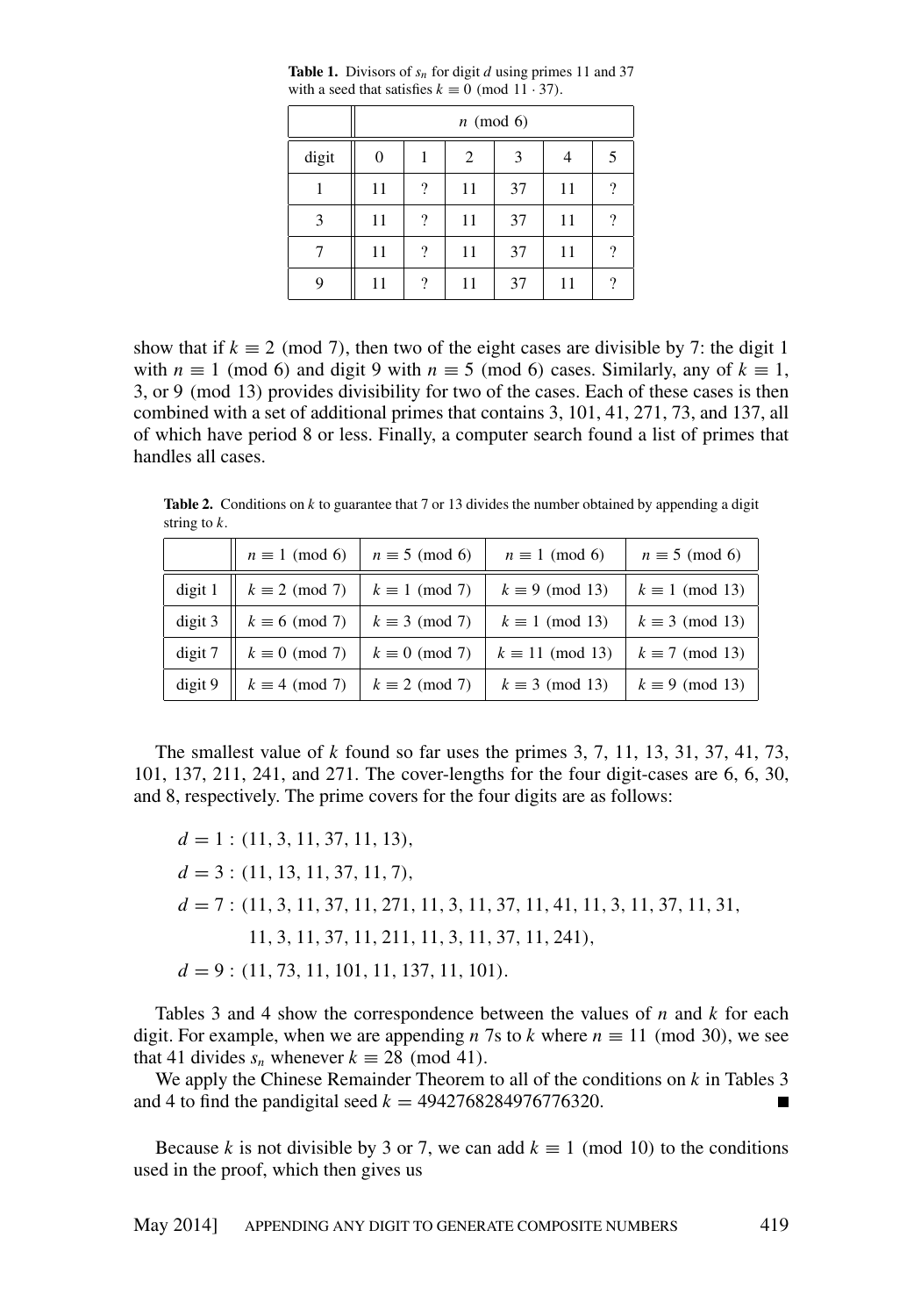**Table 3.** Residue classes for the seed  $k$  that guarantee the compositeness of  $s_n$ when 1 or 3 is appended.

| digit 1         |                 | digit 3         |                 |  |
|-----------------|-----------------|-----------------|-----------------|--|
| classes for $n$ | classes for $k$ | classes for $n$ | classes for $k$ |  |
| $0 \pmod{2}$    | $0 \pmod{11}$   | $0 \pmod{2}$    | $0 \pmod{11}$   |  |
| (mod 6)         | $2 \pmod{3}$    | $1 \pmod{6}$    | $1 \pmod{13}$   |  |
| $3 \pmod{6}$    | $0 \pmod{37}$   | $3 \pmod{6}$    | $0 \pmod{37}$   |  |
| $5 \pmod{6}$    | $1 \pmod{13}$   | $5 \pmod{6}$    | 3 (mod 7)       |  |

**Table 4.** Residue classes for the seed *k* that guarantee the compositeness of  $s_n$  when 7 or 9 is appended.

| digit 7         |                 |  |
|-----------------|-----------------|--|
| classes for $n$ | classes for $k$ |  |
| $0 \pmod{2}$    | $0 \pmod{11}$   |  |
| $1 \pmod{6}$    | $2 \pmod{3}$    |  |
| $3 \pmod{6}$    | $0 \pmod{37}$   |  |
| 5 (mod 30)      | $0 \pmod{271}$  |  |
| 11 (mod 30)     | 28 (mod 41)     |  |
| 17 (mod 30)     | 20 (mod 31)     |  |
| 23 (mod 30)     | 106 (mod 211)   |  |
| 29 (mod 30)     | 7 (mod 241)     |  |

| digit 9         |                 |  |
|-----------------|-----------------|--|
| classes for $n$ | classes for $k$ |  |
| $0 \pmod{2}$    | $0 \pmod{11}$   |  |
| $1 \pmod{8}$    | 21 (mod 73)     |  |
| $3 \pmod{4}$    | $9 \pmod{101}$  |  |
| $5 \pmod{8}$    | 40 (mod 137)    |  |

1970728582053685108721 (mod 19657858137687083324010),

a value of *k* that satisfies the theorem as stated in  $\S1$ . This yields infinitely many such values.

- **4. OPEN PROBLEMS.** We conclude with some unsolved problems.
	- 1. Find a number of 3s that can be appended to 817 to obtain a probable prime, thus completing the proof, modulo probable primes, that 4070 is the minimal seed for the digit 3.
	- 2. Find a number of 9s that can be appended to 4420 to produce a prime.
	- 3. Certify primality of 480 with 11330 7s appended and 851 with 28895 7s. Doing so would complete the digit-7 case.
	- 4. Data for all bases up to 10 can be found at [**[10](#page-5-12)**]. Similar problems exist for these bases.
	- 5. Find a base-ten pandigital seed that is smaller than 4942768284976776320.
	- 6. Investigate for various bases the situation where the appended digits come from a fixed sequence, as was done by Jones and White [**[6](#page-5-13)**] for base ten.